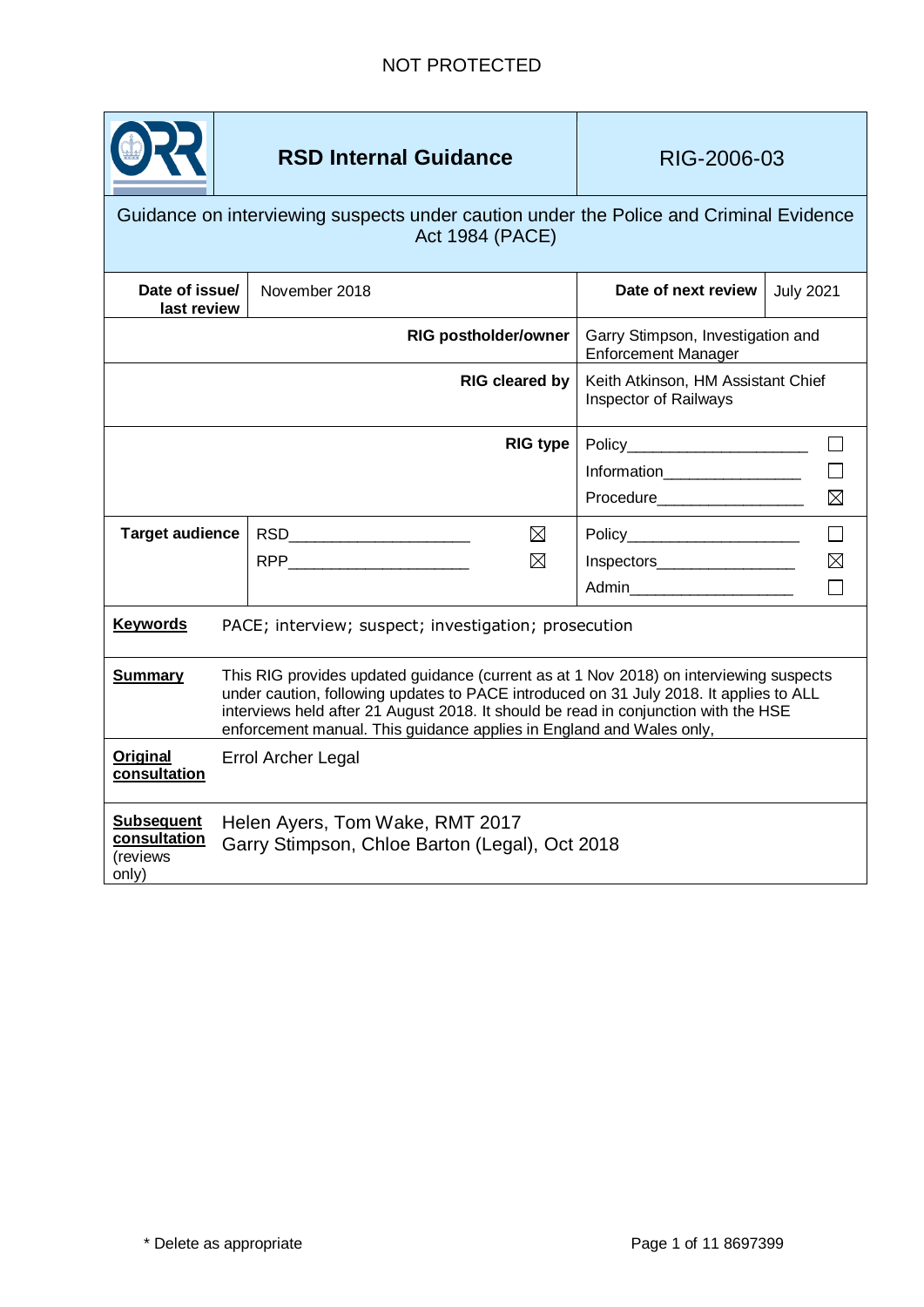### **Detail Purpose**

This guidance highlights and addresses some key issues for inspectors preparing for interviews under caution. It is not a comprehensive guide to the Police and Criminal Evidence Act and the Codes of Practice and inspectors should consult the HSE Enforcement Manual (be aware that as at 20 Aug 18 the HSE guide had not been updated with the recent changes to PACE) [http://www.hse.gov.uk/enforce/enforcementguide/investigation/witness](http://www.hse.gov.uk/enforce/enforcementguide/investigation/witness-questioning.htm)[questioning.htm.](http://www.hse.gov.uk/enforce/enforcementguide/investigation/witness-questioning.htm) The Gov.UK website contains updated versions of the Codes of Practice for reference: [https://www.gov.uk/guidance/police-and-criminal](https://www.gov.uk/guidance/police-and-criminal-evidence-act-1984-pace-codes-of-practice)[evidence-act-1984-pace-codes-of-practice](https://www.gov.uk/guidance/police-and-criminal-evidence-act-1984-pace-codes-of-practice)

PACE requires the interviewer to be trained in the use of the PACE machine; previously ORR staff attended an Advanced investigative Interviewing course to receive PACE training but this has not been run for a number of years; RSD's training team is looking into whether to rerun the course or provide replacement training. There is a folder on BOX which contains practical guidance on conducting PACE interviews using CD and tape machines [\(link\)](https://orr.box.com/s/s2wy0ghcvk436w30f97c3yemgln9p1qr). Please look at folder this before conducting PACE interviews.

### **Introduction**

1. The Police and Criminal Evidence Act 1984 ("PACE") is primarily concerned with the powers and duties of the police, the rights of suspects and the admissibility of evidence. Seven Codes of Practice have been adopted under this Act, including Code C for the Detention, Treatment and Questioning of Persons by Police Officers, and Code E on the audio recording of interviews with suspects. Changes to Codes C and E introduced in July 2018 mean:

- Anyone under the age of 18 is now deemed a juvenile for the purposes of PACE. There are additional safeguards for juvenile suspects (including the right to have an "appropriate adult" to support them throughout). If you believe you may need to interview a juvenile suspect, or anyone who appears vulnerable, please contact either the Investigation and Enforcement Manager or Legal before arranging the interview. The list of factors to consider when assessing vulnerability are outlined at Code C para 1.13(d).
- The suspect must now be informed of all their rights, entitlements and safeguards that will apply **before they are asked to consent to the interview** and are to be given a notice to explain these matters. The draft letter at Annex A will inform suspects of these matters. The notice at Annex B should be provided for the suspect to read, sign and date before the interview commences. It will remind them of those rights, entitlements and safeguards.
- If an authorised audio-recording device (aka the PACE machine) is in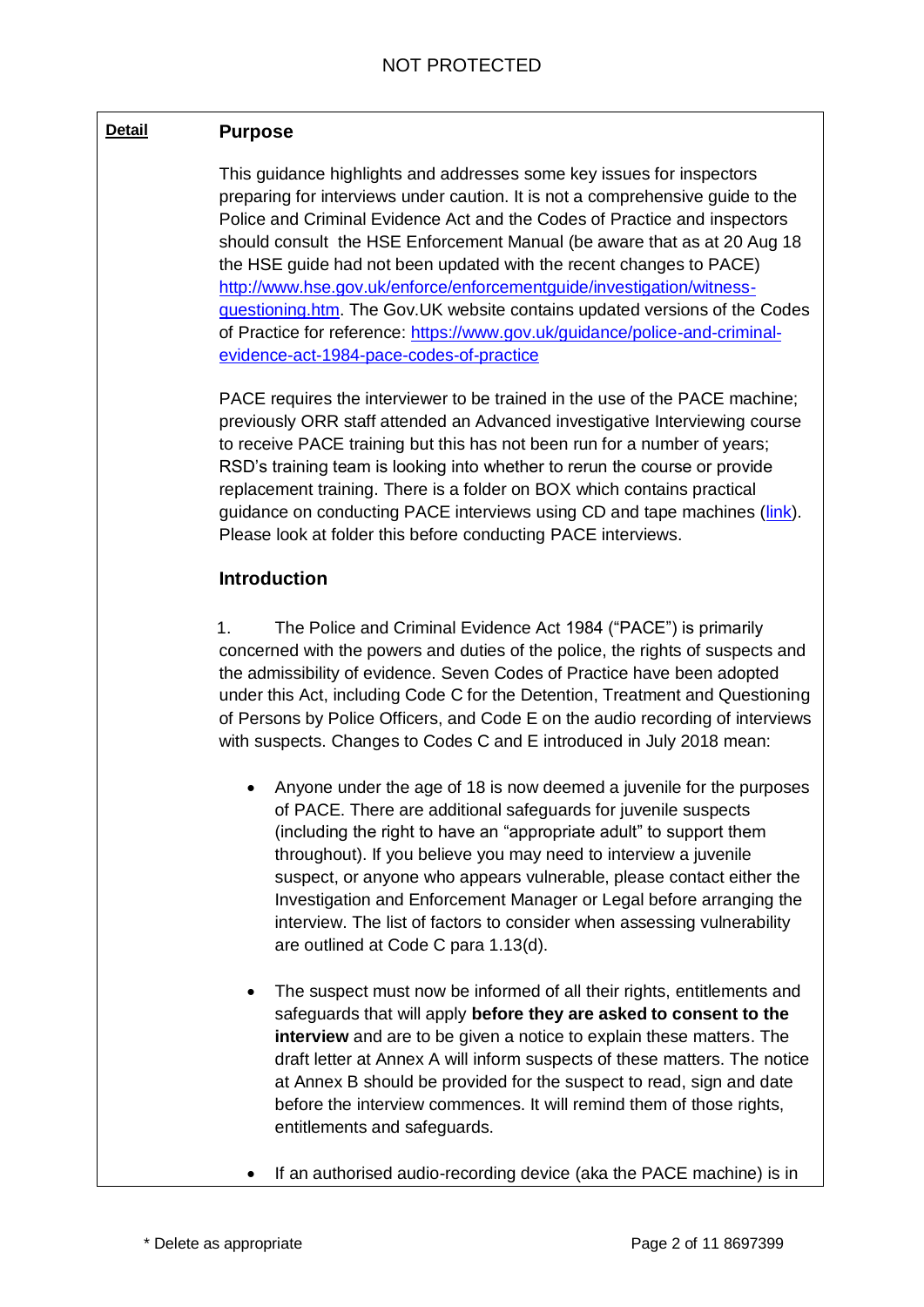working order **and** an interview room or other location suitable for that device to be used, are both available, that device shall be used. Broadly this means we cannot opt for a written record of an interview under caution if the PACE machine is available and a suitable room is available. A written record can only be made if the device is not available or the location is not available and a "responsible officer" considers that the interview cannot be delayed. It is very unlikely that ORR would not want to rearrange the interview for a later date in the situation that the PACE machine or location was not available/suitable.

 Code E requires us to use only "authorised" audio-recording devices. This means that having machines we have authorised ORR staff to use, provided the interviewers are trained to set up and operate the devices, in compliance with the manufacturer's instructions and subject to any operating procedures required by ORR.

2. Section 67(9) of PACE places a duty on persons other than police officers "who are charged with the duty of investigating offences or charging offenders" to have regard to any relevant provisions of the Codes of Practice. Section 67(9) includes ORR. Therefore, we should apply the same principles, and you should be familiar with the provisions of the Codes, and follow them when you are questioning suspects.

3. There is no specific legal requirement that a person suspected of having committed an offence must be interviewed under caution before any decision as to whether to prosecute is taken. However, it is desirable that persons who are suspected of committing offences are interviewed under caution because:

- the interview may provide important evidence against the suspect, which you would otherwise be unable to obtain;
- the interview may provide important information revealing further lines of inquiry;
- the interview may provide relevant information to be considered in the prosecution decision; and
- it is fair and proper to allow a potential defendant an opportunity to answer the allegations and give their own account.

4. In the light of the above, you should generally attempt to interview suspects under caution. In the event that a body corporate (e.g. a company) is invited to attend an interview under caution, you should ask the body corporate to nominate a person to attend the interview under caution to answer questions on its behalf.

#### **Written representations**

5. There is no obligation on the suspect to attend an interview and we are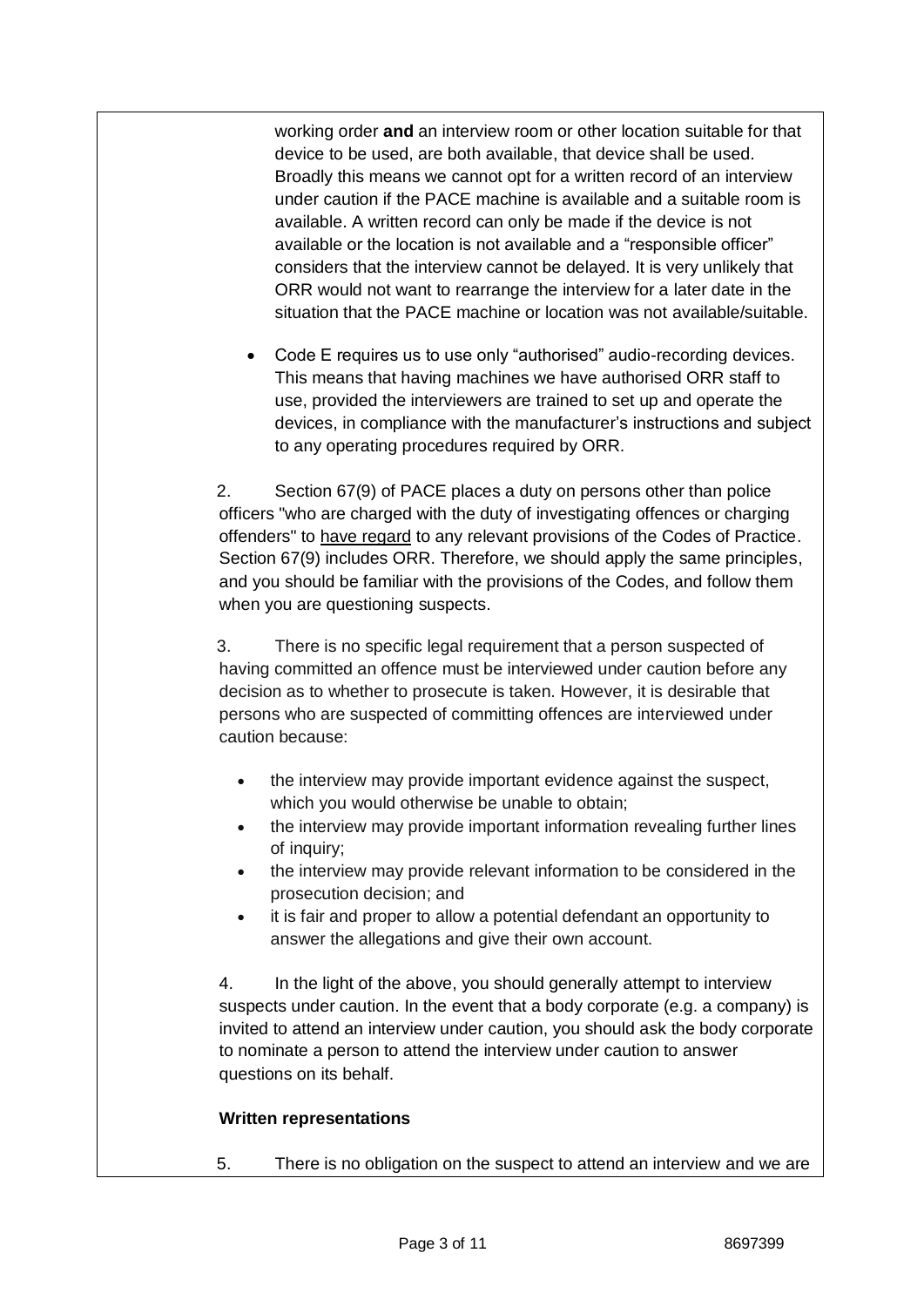seeing an increase in situations where a legal advisor states that their client will not attend a recorded interview but will provide written representations. Whilst this is less satisfactory than a face-to-face interview, because you cannot explore their answers by asking supplementary questions, a written submission can be useful and is considered acceptable if a suspect declines to attend an interview. Nevertheless, you should always stress that a direct interview has benefits for both parties. See para. 3 above.

6. Annex A gives some suggested text and a format that might assist with the letter to the individual or company when inviting them to a recorded interview under caution.

7. If you receive no response to your invitation, it may be appropriate to attempt to write to the suspect again, providing a final deadline for a response.

8. Although there is no express legal requirement that a person suspected of committing an offence must be interviewed under caution investigators do have a duty to allow a suspect the opportunity to answer the allegations against them and give their own account before a decision on whether to prosecute is taken. In situations where there is comprehensive evidence in support of the alleged breach it may be appropriate to simply invite written representations relating to the alleged offence with the offer of an interview under PACE of the suspect so wishes.

# **Pre-interview disclosure**

9. You may receive a request from a suspect's solicitor for disclosure of information prior to the suspect's attendance at an interview under caution. There is no obligation on an investigator to disclose the whole of the evidence against a suspect prior to interview. You have a wide discretion in relation to disclosure of such information. When a request is made, it is appropriate to provide the suspect with some information so that the solicitor is in a position to usefully advise their client in relation to the interview under caution.

10. If you receive a request for pre-interview disclosure, you may write a letter to the defence in which you include information on the offence(s) that you suspect may have been committed and a factual summary of the nature of the case against the suspect. You can also include in the letter a broad description of the areas that you intend to cover during the interview under caution.

11. You should not disclose, at this stage, copies of witness statements or the names of witnesses. If you refer to the contents of statements in the summary of facts, you should say for example, "a number of witnesses saw that..."

12. Sometimes you will receive a request from a defence solicitor for a written list of the questions that you intend to ask at the interview under caution. You should not agree to such a request, as it is highly unlikely that you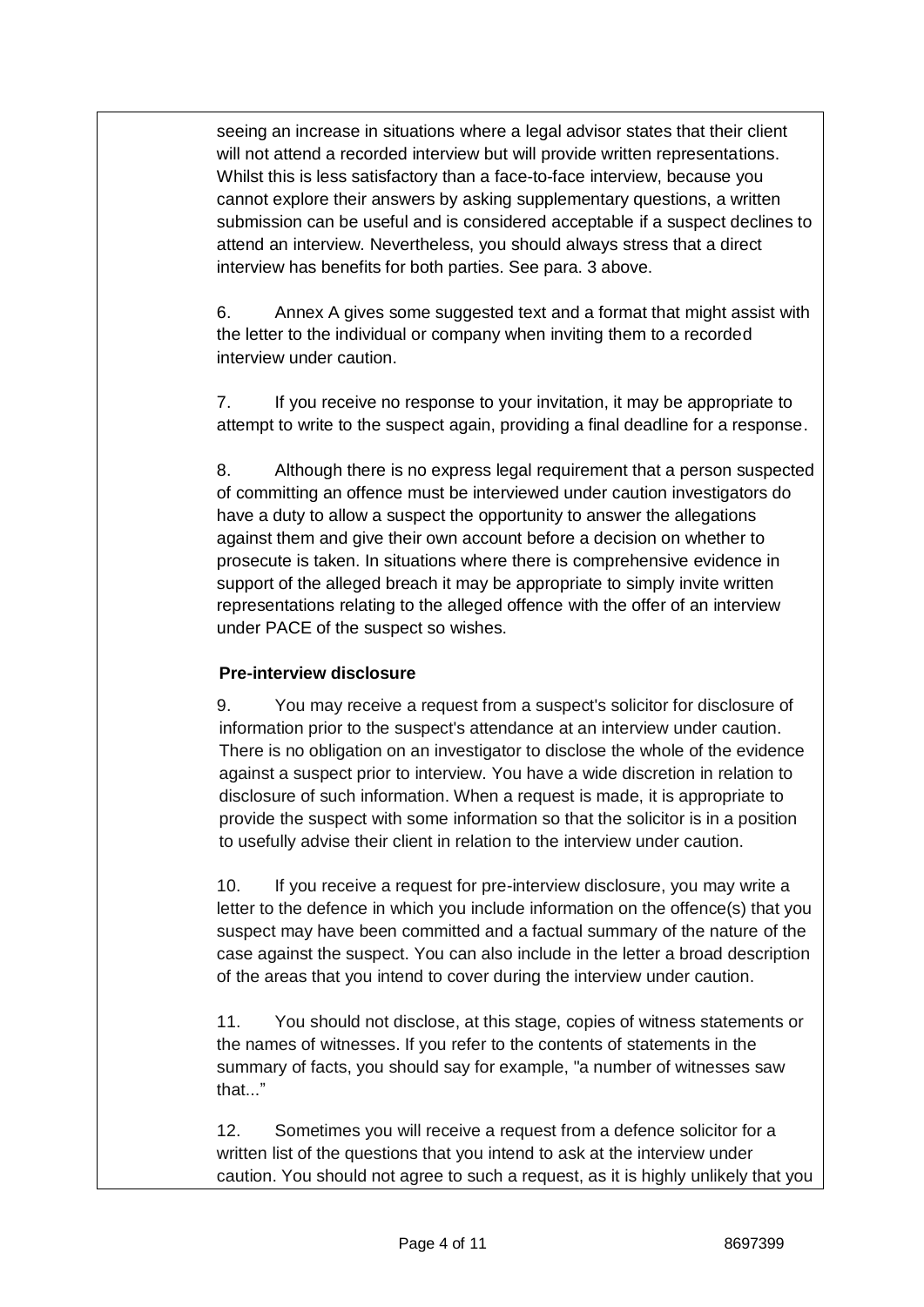will be able to provide an exhaustive list; you will wish to react to the answers given in interview by asking further questions. At the most, you should provide a list of the broad areas to be explored in the interview as already mentioned above.

13. If the suspect has indicated that they will not attend an interview, but will make a written submission, then you should also supply them with any specific questions you wish them to address, as well as the broader areas.

### **Interview by correspondence**

14. Rarely, a solicitor may write, asking that you interview their client by caution and letter. Inspectors should only agree to this in exceptional circumstances. Guidance on this is available on the [HSE website.](http://www.hse.gov.uk/enforce/enforcementguide/investigation/witness-questioning.htm#P159_25387)

15. RIG-2010-04-FC provides guidance for staff on obtaining transcripts of interviews under cautions[: link](https://orr.app.box.com/file/93534783141)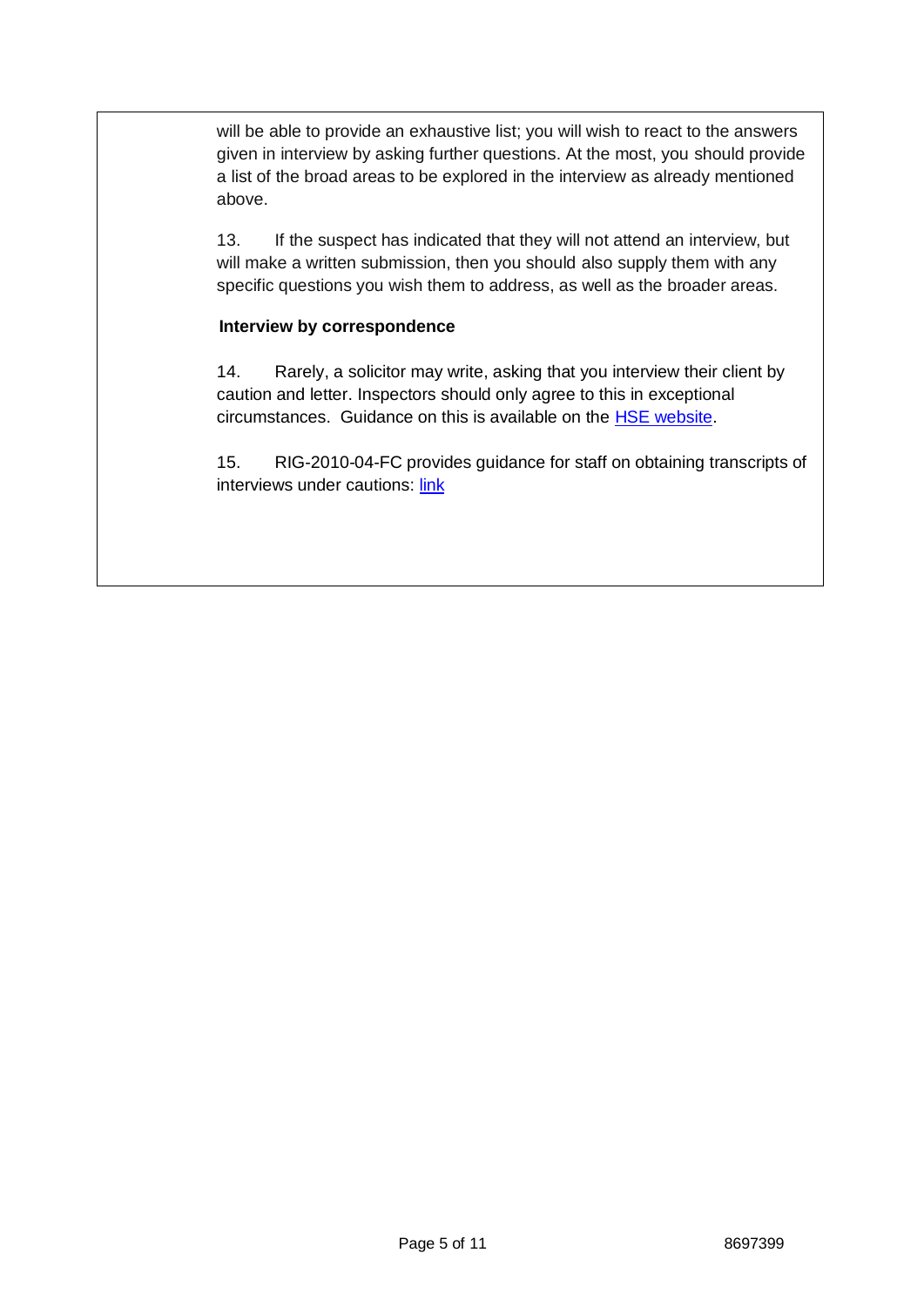# **Text for possible inclusion in the letter inviting a suspect to a recorded interview under caution**

## *Letter heading must provide notification of the investigation concerned Common text for both companies and individuals*

As part of the investigation into the above matter, I am writing to invite you [or to nominate a representative of ……….] to attend the Office of Rail and Road's office at **…………**on ………… where they/you will be interviewed under caution.

Before I can ask you whether you consent to this interview, I must inform you of all the rights, entitlements and safeguards that will apply and give you a notice explaining these matters. This letter sets out these rights, entitlements and safeguards these matters but you will receive a further explanation and written notice at the ORR office of these if you consent to the interview.

# **Rights and Entitlements**

You have the legal right to agree not to attend this interview.

If you are asked questions about a suspected offence, you do not have to say anything. However, it may harm your defence if you do not mention when questioned something that you later rely on in court. Anything you do say may be given in evidence.

If you agree to attend voluntarily at the location and on the date and time set out above, you will be given a caution but at the same time will be informed by the person who gives the caution that you are not under arrest, that you are not obliged to remain at the location but if you agree to remain, you may obtain free and independent legal advice if you want.

You are strongly advised to seek legal advice about the contents of this letter and your rights under PACE and the Codes made under it **before** agreeing to consent to the interview and **before** attending the location above. You are also entitled to have your legal adviser present at the interview.

Before the interview commences you will be given a copy of a notice explaining the arrangements for obtaining legal advice and told that the right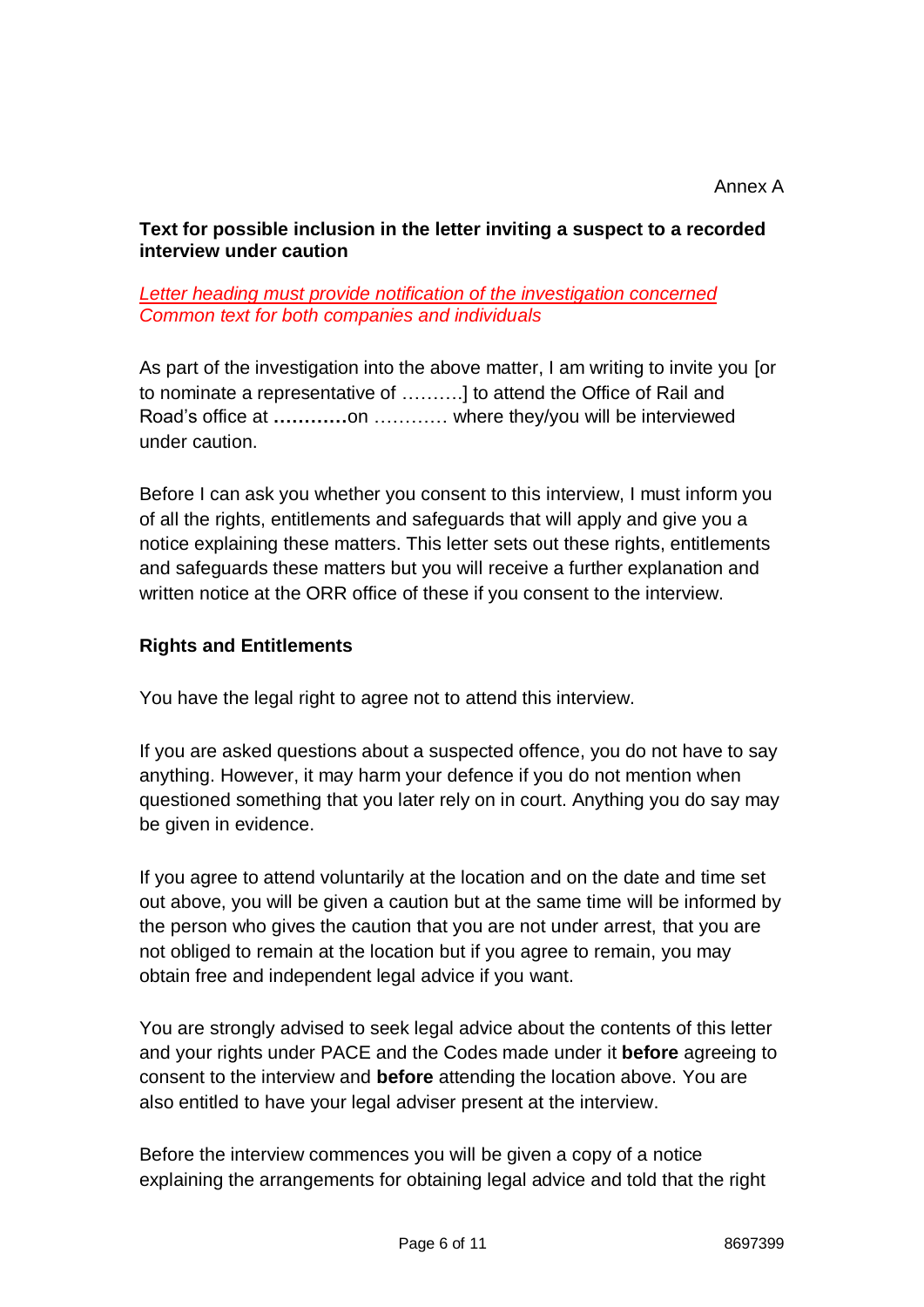to legal advice includes the right to speak with a solicitor on the telephone and to be asked if you want legal advice (if your solicitor is not already present). If you request legal advice, the interviewer will allow you to make those arrangements before commencing the interview.

If you consent to the interview, it will be recorded in accordance with the requirements of the Police and Criminal Evidence Act 1984("PACE"), and associated Codes of Practice ("the Codes"). You are entitled to ask to look at the Codes of Practice and should ask the interviewer if you wish to do so.

The interviewer must ensure that the provisions of the PACE Codes concerning the conduct and recording of interviews of suspects are followed insofar as they can be applied to suspects who are not under arrest. This includes determining whether you require an interpreter and the provision of interpretation and translation services. Please advise us as soon as possible whether you will require the assistance of an interpreter or translator.

# *Text for letter to companies only:*

It is intended that this interview will be conducted on the basis that the person attending is authorised to speak on behalf of ……….. and they should therefore bring with them a formal letter signed by a senior officer of ………. confirming this authorisation.

The purpose of this recorded interview under caution is to investigate any possible breaches of health and safety legislation by …………regarding the above matter. The interview will include a caution. This will be given to the attendee in his/her capacity as authorised representative of ………….and not as an individual. Therefore any answers given during the interview will not be used against him/her as an individual but may be used in evidence against…………...

This is a formal opportunity for …… to provide an explanation as to the matters under investigation.

# **Reasons for application of PACE**

We are considering charges under *{insert details of relevant legislation being considered}. For example*

## *HSWA section 2(1)*

*'It is the legal duty for every employer to ensure so far as is reasonably practicable the health, safety and welfare at work of all his employees'*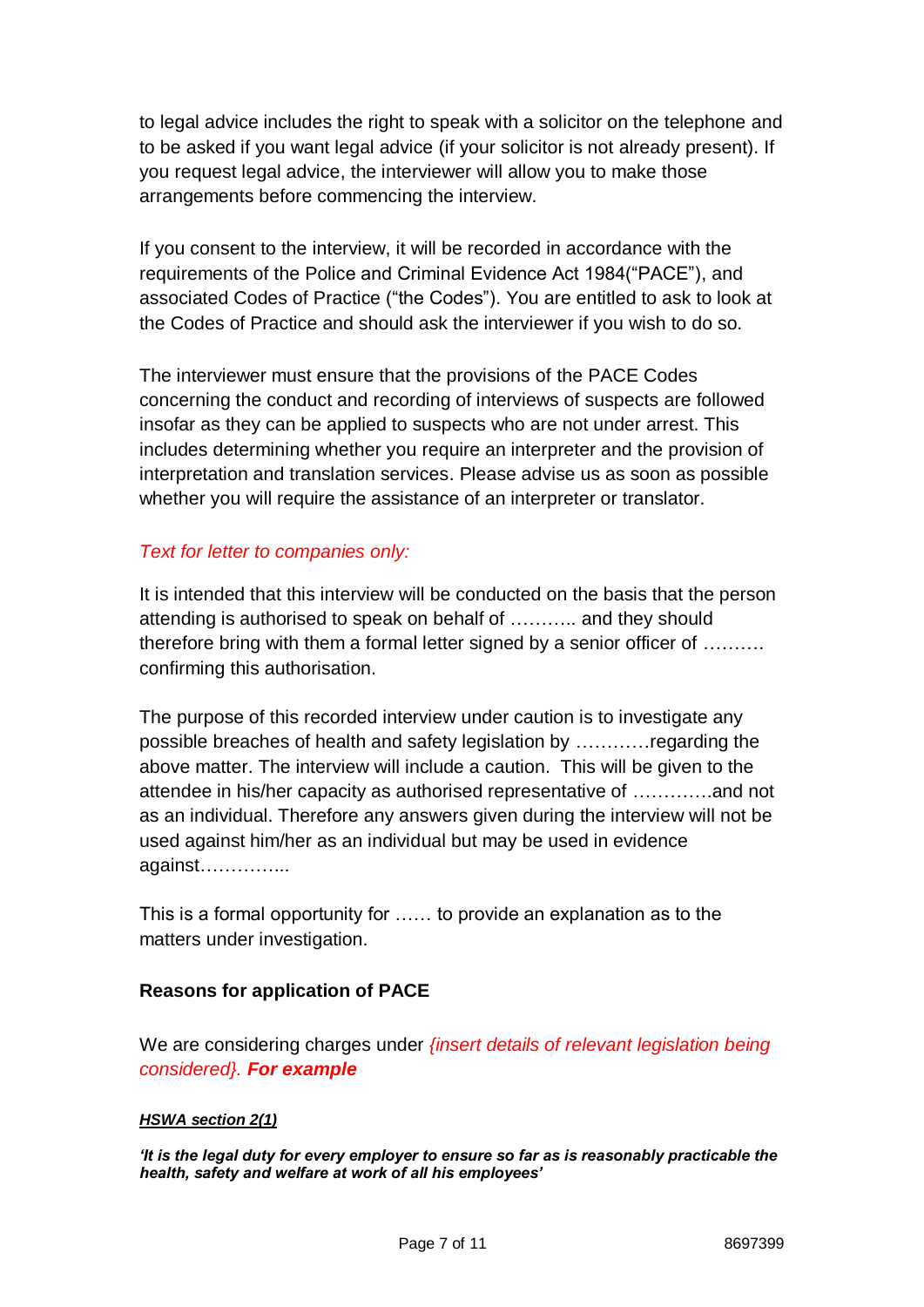*ss2(c) 'the provision of such information, instruction, training and supervision as is necessary to ensure so far as is reasonably practicable, the health and safety at work of his employees'.*

## **The circumstances of the potential breach(es)**

# *Insert a summary of the facts that your investigation has revealed, focussing on those parts that are relevant to the recipient of this letter.*

The areas to be covered during this interview will be (but not limited to):

### *Insert a list of the areas you wish to explore, for example;*

- *How the employer recruits, trains, assesses and maintains competence*
- *how they conducted risk assessment and implemented the findings*
- *how they inform workers of the safe systems of work required*
- *maintenance of plant and equipment etc*
- *how work is supervised/monitored*
- *Specifics of how the incident came about and what does the company think caused it*
- *What action they have taken as a result of the incident under investigation*

## *Text for letter to individuals*

The purpose of a recorded interview under caution is to assist with our investigation. Whilst you do not have to attend this interview, it may be in your interests to do so as it gives you an opportunity to explain your position and clarify any information we may have received from elsewhere. An interview can help us to:

 obtain any further important information that might reveal additional lines of enquiry, or confirm our understanding of the facts;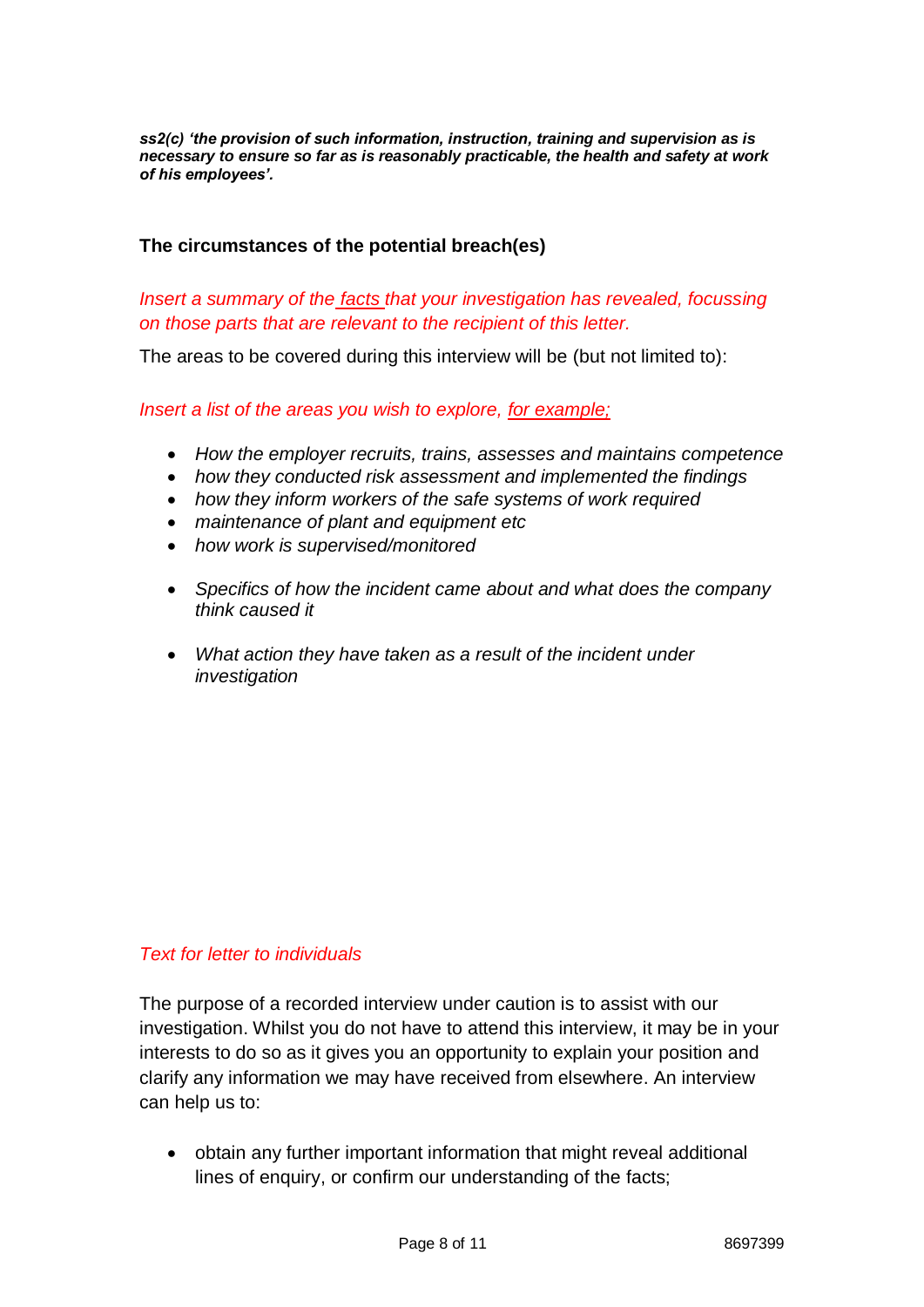- give you an opportunity to put your side of events; and
- help us gather any further information that we should take into account when deciding on what action we might take once our investigation is complete.

## **Reasons for Application of PACE**

We are considering charges under {insert details of relevant legislation here}

### **For example**

#### *HSWA Sc 7(a)*

*It shall be the duty of every employee whilst at work –* 

*(a) to take reasonable care for the health and safety of himself and of other persons who may be affected by his acts or omissions at work"*

### **The circumstances of the potential breach(es)**

*Insert a summary of the facts that your investigation has revealed, focussing on those parts that are relevant to the recipient of this letter.* 

The areas to be covered during this interview will be (but not limited to):

*Insert a list of the areas you wish to explore with the individual, for example*;

- background employment history, skills and competencies
- what instruction and information they were given before starting the job
- who did they report to, what supervision/monitoring of the work took place
- what actually happened
- what would you do in similar circumstances again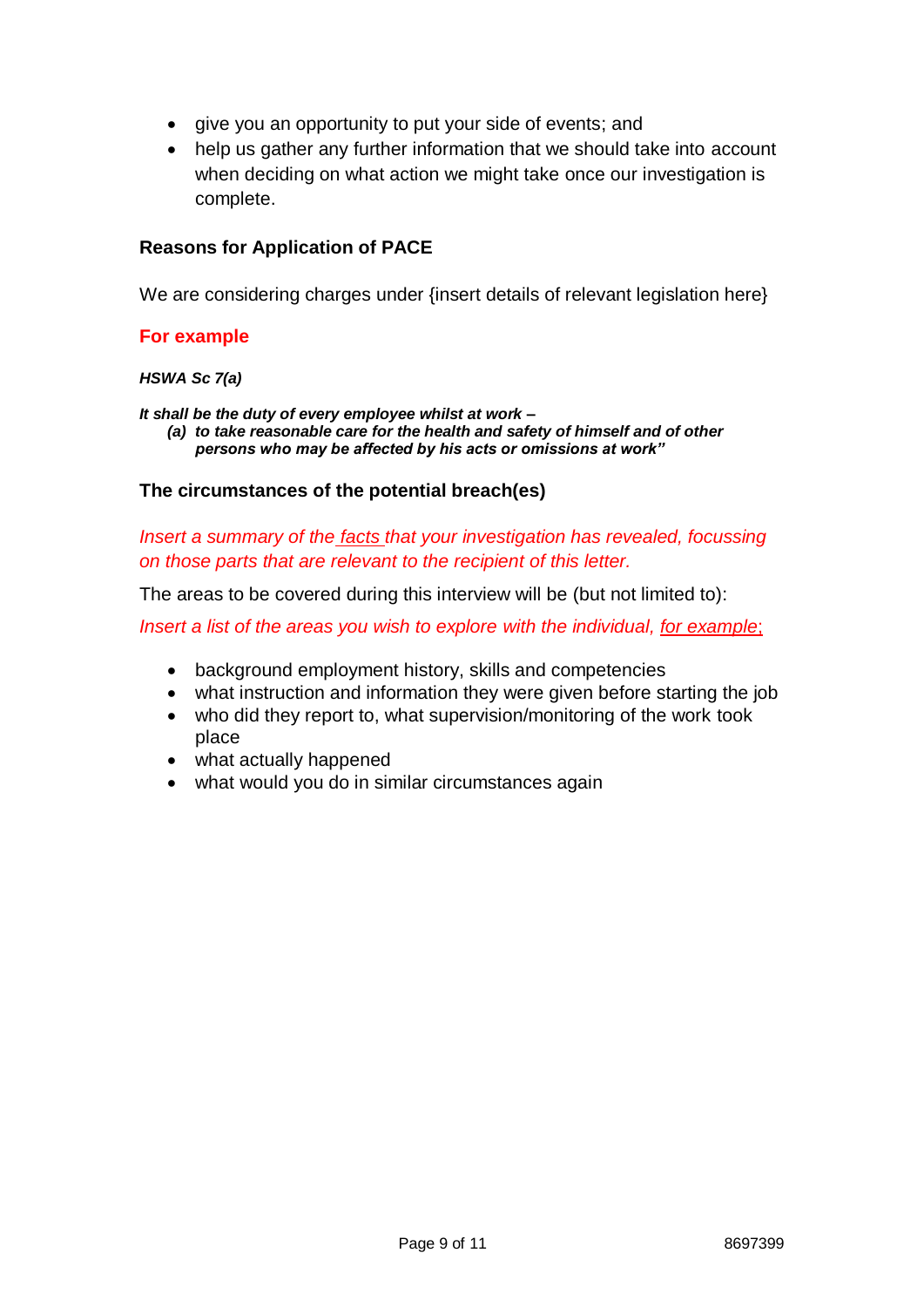## **Notice of Rights and Entitlements for suspect voluntarily attending for interview under caution with The Office of Rail and Road (ORR)**

*Note to interviewer: you must give a copy of this notice to the person attending for voluntary interview and ask them to sign below to confirm they have received the notice of their rights and entitlements. This must be done before the interview commences.*

- **Access to Legal Advice.** Before the interview commences you will be given a copy of this notice explaining the arrangements for obtaining legal advice and told that your right to legal advice includes the right to speak with your solicitor on the telephone and to be asked if you want legal advice (if your solicitor is not already present). If you request legal advice, the interviewer will allow you to make those arrangements before commencing the interview. You are also entitled to have your legal adviser present at the interview.
- You have the legal right to agree not to attend this interview.
- If you are asked questions about a suspected offence, you do not have to say anything. However, it may harm your defence if you do not mention when questioned something that you later rely on in court. Anything you do say may be given in evidence.
- If you agree to attend voluntarily at the location and on the date and time set out above, you will be given a caution but at the same time will be informed by the person who gives the caution that you are not under arrest, that you are not obliged to remain at the location but if you agree to remain, you may obtain free and independent legal advice if you want.
- **PACE Codes.** If you consent to the interview the interviewer must ensure that the provisions of the PACE codes concerning the conduct and recording of interviews of suspects are followed insofar as they can be applied to suspects who are not under arrest. The interview will be recorded in accordance with the requirements of the Police and Criminal Evidence Act 1984("PACE"), and associated codes of practice ("the Codes"). You are entitled to ask to look at the Codes of Practice and should ask the interviewer if you wish to do so.
- **Interpreter and translation services.** Under the PACE codes the interviewer should determine whether you require an interpreter and the provision of interpretation and translation services. Please advise